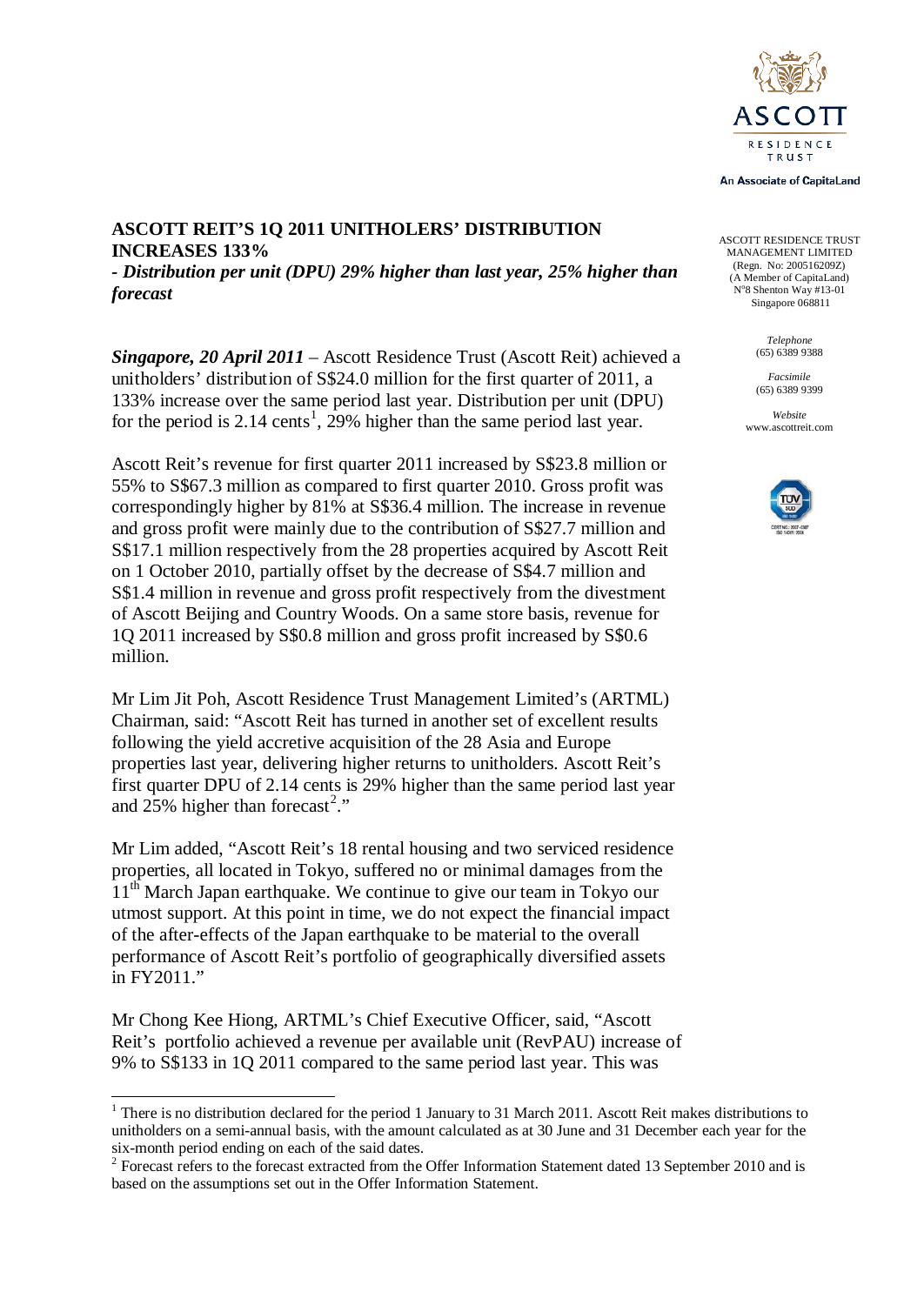mainly attributable to the better performance from the Singapore, Indonesia and Australia properties which achieved double digit RevPAU growth and the newly acquired United Kingdom (UK) properties. Ascott Reit's portfolio RevPAU of S\$133 is also 7% higher than forecast<sup>2</sup>."

"In Japan, the performance of the rental housing properties, where tenants are mainly local Japanese and leases are generally on two-year terms, remains resilient and is expected to continue to be stable. Comparatively, demand for serviced residences is lower as their expatriate clientele are mainly in Tokyo on short term project basis and had departed the city following the earthquake and ensuing crisis. It is expected that demand will recover in tandem with the improvement in Japan's situation."

Mr Chong added, "We expect overall FY2011 RevPAU to be higher than last year, led by Singapore and UK. The on-going asset enhancement initiatives in China, Vietnam and the UK will be completed in phases in 2011 and are expected to increase the returns of our portfolio. We expect to deliver the forecast<sup>2</sup> distribution of 7.74 cents as disclosed in the Offer Information Statement dated 13 September 2010."

# **SUMMARY OF RESULTS**

# **1Q 2011 VS 1Q 2010**

|                                                | 10 2011 | 1Q 2010 | Better/ (Worse)<br>$+/-$ |
|------------------------------------------------|---------|---------|--------------------------|
| <b>Revenue (S\$ million)</b>                   | 67.3    | 43.5    | $+55%$                   |
| <b>Gross Profit (S\$ million)</b>              | 36.4    | 20.1    | $+81%$                   |
| <b>Unitholders' Distribution (S\$ million)</b> | 24.0    | 10.3    | $+133%$                  |
| <b>Revenue Per Available Unit</b>              | 133     | 122     | $+9\%$                   |
| (RevPAU) S\$/day                               |         |         |                          |
| <b>DPU</b> (S cents)                           | 2.14    | 1.66    | $+29%$                   |

Increase in revenue and gross profit for 1Q 2011 mainly due to the 28 properties acquired on 1 October 2010, partially offset by the decrease from the divestment of Ascott Beijing and Country Woods.

• On a same store basis, revenue and gross profit for 1Q 2011 increased by S\$0.8 million and S\$0.6 million respectively mainly due to the higher contribution from serviced residences in Singapore, partially offset by weaker performance from the serviced residences in China.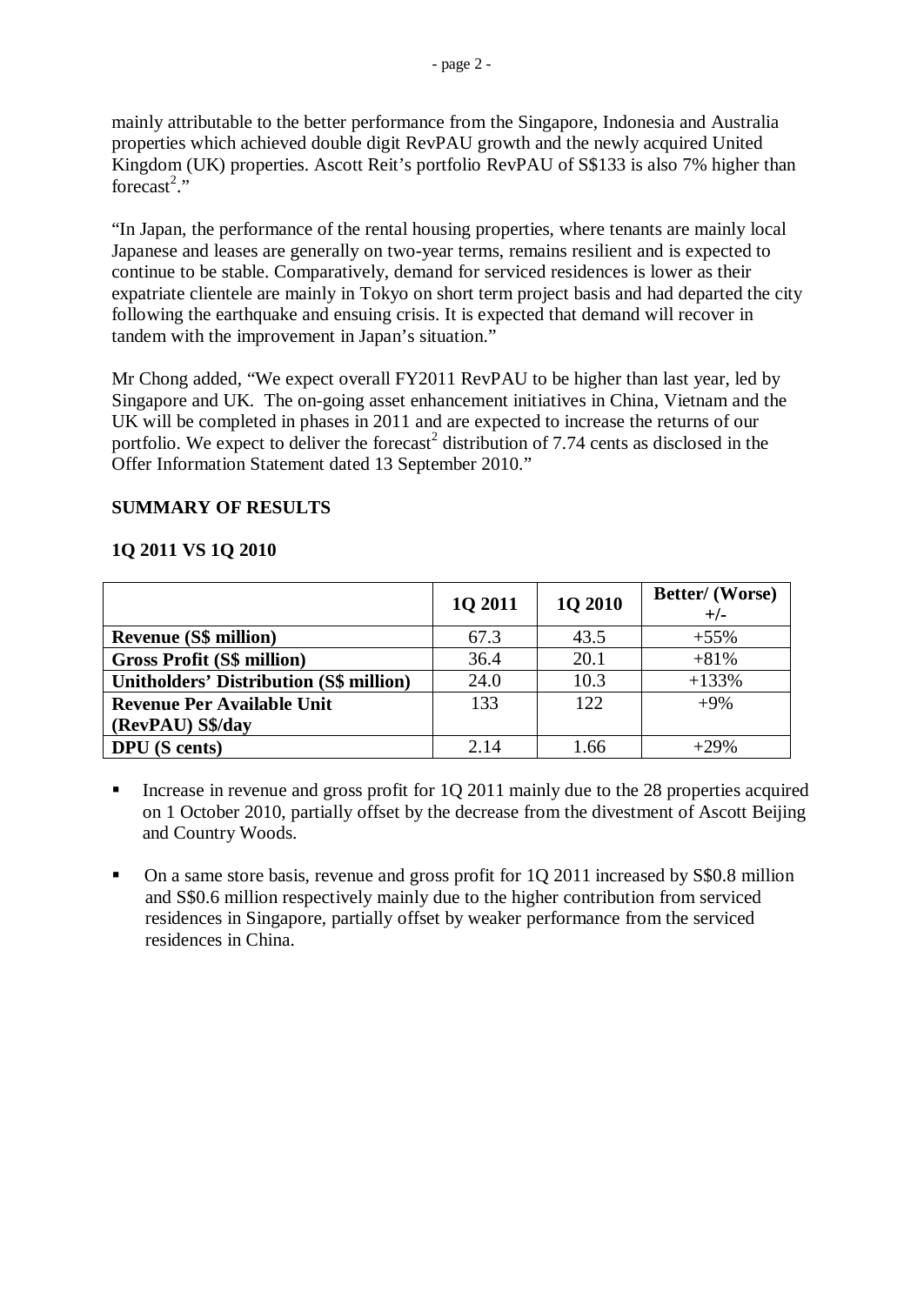## **1Q 2011 VS FORECAST**

|                                                | 1Q 2011 | FORECAST <sup>2</sup> | <b>Better/</b> (Worse)<br>$+/-$ |
|------------------------------------------------|---------|-----------------------|---------------------------------|
| <b>Revenue (S\$ million)</b>                   | 67.3    | 67.7                  | $-1\%$                          |
| <b>Gross Profit (S\$ million)</b>              | 36.4    | 35.1                  | $+4%$                           |
| <b>Unitholders' Distribution (S\$ million)</b> | 24.0    | 19.3                  | $+24%$                          |
| <b>Revenue Per Available Unit</b>              | 133     | 124                   | $+7%$                           |
| (RevPAU) S\$/day                               |         |                       |                                 |
| <b>DPU</b> (S cents)                           | 2.14    | 1.71                  | $+25%$                          |

- Revenue was lower by S\$0.4 million or 1% as compared to the forecast<sup>2</sup> as the forecast<sup>2</sup> included the contribution from Country Woods, which was divested on 29 October 2010.
- Excluding the revenue contribution from Country Woods in the forecast<sup>2</sup> of  $S$1.0$ million, revenue was higher by S\$0.6 million or 1%. The increase in revenue was mainly due to higher contribution from serviced residences in Singapore and UK, partially offset by a lower contribution from the serviced residences in Vietnam, China and Philippines.
- Gross profit was higher by S\$1.3 million or 4% as compared to the forecast<sup>2</sup>. Excluding the contribution from Country Woods in the forecast of S\$0.3 million, gross profit was higher by S\$1.6 million or 5%.

### **About Ascott Residence Trust**

Ascott Residence Trust (Ascott Reit) was established with the objective of investing primarily in real estate and real estate-related assets which are income-producing and which are used or predominantly used, as serviced residences or rental housing properties.

Ascott Reit's asset size has more than tripled to about S\$2.66 billion since listing in March 2006. Its international portfolio comprises 64 properties with 6,431 units in 23 cities across 12 countries in Asia Pacific and Europe. Ascott Reit's serviced residence properties are operated under the Ascott, Citadines and Somerset brands, and are mainly located in key gateway cities such as Beijing, Shanghai, Singapore, Tokyo, London, Paris, Berlin, Brussels, Barcelona, Munich, Hanoi, Ho Chi Minh City, Jakarta, Manila, Melbourne and Perth.

Ascott Reit is managed by Ascott Residence Trust Management Limited, a wholly-owned subsidiary of The Ascott Limited and an indirect wholly-owned subsidiary of CapitaLand Limited, one of Asia's largest real estate companies.

For more information about Ascott Reit, please visit [http://www.ascottreit.com.](http://www.ascottreit.com/)

## **Important Notice**

The value of units in Ascott Reit and the income derived from them may fall as well as rise. Units in Ascott Reit are not obligations of, deposits in, or guaranteed by Ascott Residence Trust Management Limited, the Manager of Ascott Reit (the "Manager") or any of its affiliates. An investment in the units in Ascott Reit is subject to investment risks, including